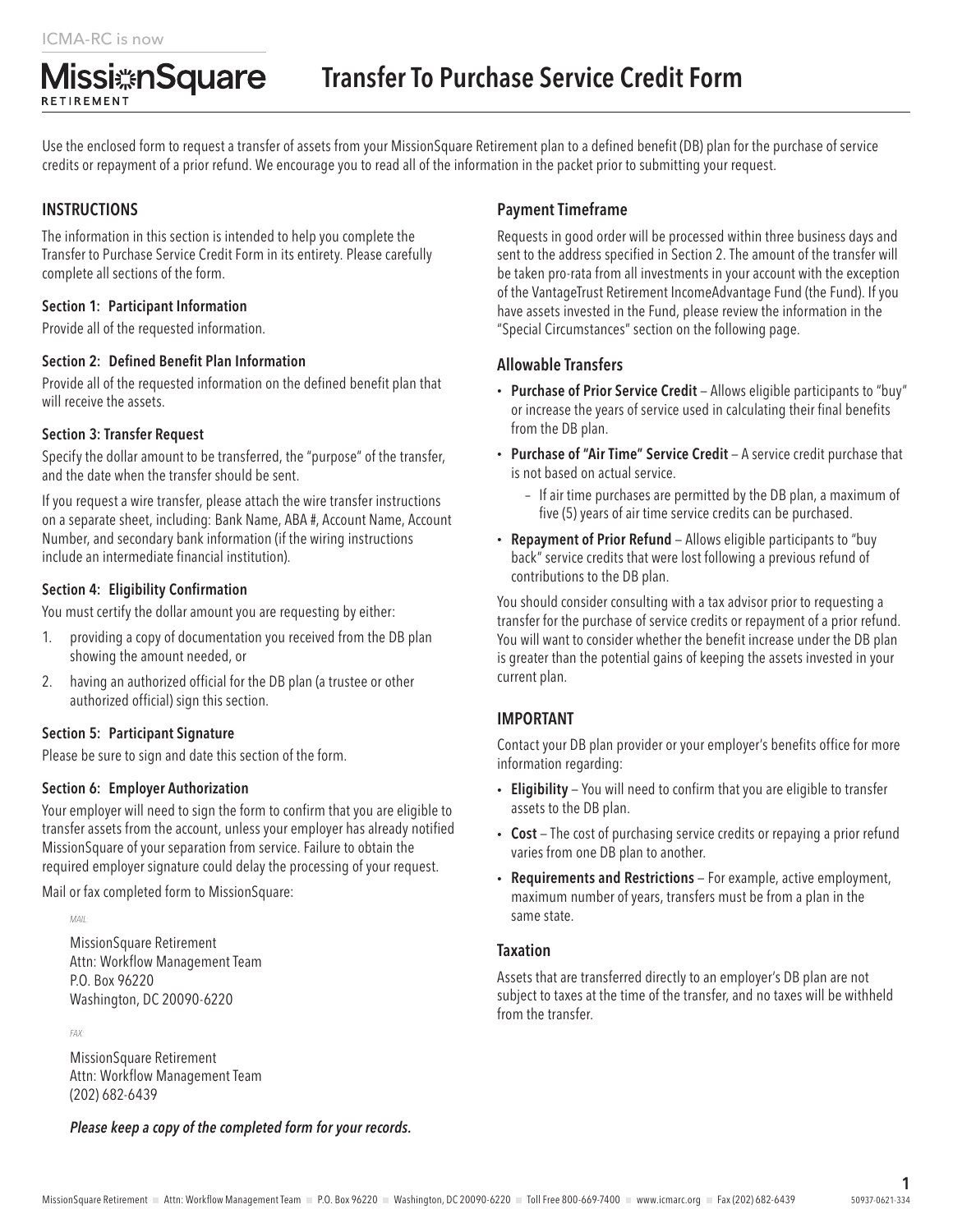# SPECIAL CIRCUMSTANCES

#### Roth Assets

If your account balance includes Roth assets (i.e., Roth contributions and associated earnings), you should note that these amounts are not eligible for transfer to a defined benefit plan and will be excluded from your transfer request.

## VantageTrust Retirement IncomeAdvantage Fund

If your plan offers the VantageTrust Retirement IncomeAdvantage Fund (the Fund), any assets you have invested in the Fund will be distributed after other assets in your account. You should be aware that withdrawals from the Fund prior to Lock-In proportionately reduce guaranteed values. After Lock-In, Excess Withdrawals will proportionately reduce and potentially terminate available guarantees. If you would like to confirm the impact a withdrawal/transfer will have your guarantees, please contact MissionSquare toll free 800-669-7400 and for 403(b) plans 833-438-4032 and we will provide you with a personalized calculation. For additional information, please review the VantageTrust Retirement IncomeAdvantage Important Considerations document.

# Qualified Joint and Survivor Annuity

*[Applies to Some 401(a) and 403(b) Plans]*

If you are a married participant withdrawing assets from a 401(a) or 403(b) plan where the employer has selected the Qualified Joint and Survivor Annuity as the default form of payment, you and your spouse must also complete the Waiver of Qualified Joint and Survivor Annuity Form. This form is available online at www.icmarc.org/forms.

## Contact MissionSquare

If you have any questions or need help completing the form, please contact MissionSquare.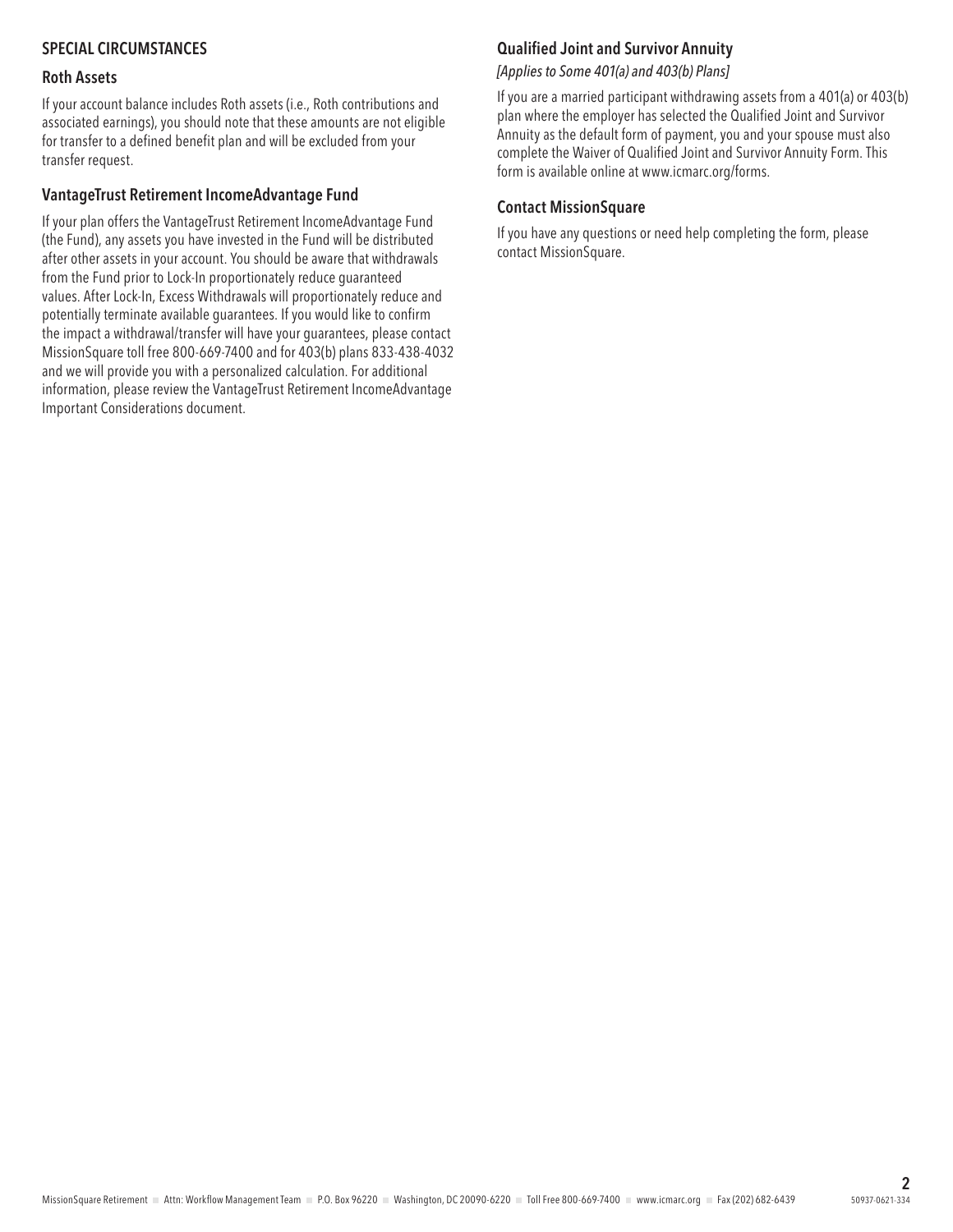## ICMA-RC is now

# Missi ASquare

• Use this form to request a transfer of assets to a defined benefit plan for the purchase of service credits or repayment of a prior refund.

| <b>PARTICIPANT INFORMATION (COMPLETE ALL FIELDS IN THIS SECTION)</b>                                                                                   |  |                                  |                                |                        |                         |                                                   |        |  |
|--------------------------------------------------------------------------------------------------------------------------------------------------------|--|----------------------------------|--------------------------------|------------------------|-------------------------|---------------------------------------------------|--------|--|
| Check one box only:                                                                                                                                    |  | $\Box$ 401(a) $\Box$ 401(k)      | 403(b)<br>$\mathbf{I}$         | 457(b)<br>$\mathbf{L}$ |                         |                                                   |        |  |
| <b>EMPLOYER PLAN NUMBER:</b>                                                                                                                           |  | <b>EMPLOYER PLAN NAME:</b>       |                                |                        |                         | <b>MARITAL STATUS:</b><br>MARRIED                 | SINGLE |  |
| <b>SOCIAL SECURITY NUMBER:</b>                                                                                                                         |  | <b>DATE OF BIRTH: MM/DD/YYYY</b> | <b>PREFERRED PHONE NUMBER:</b> |                        | <b>EMAIL ADDRESS:</b>   |                                                   |        |  |
| <b>FULL NAME:</b> LAST. FIRST. MI                                                                                                                      |  |                                  |                                |                        |                         |                                                   |        |  |
| <b>MAILING ADDRESS:</b><br>STREET                                                                                                                      |  |                                  |                                |                        | <b>CITY</b> STATE STATE | ZIP                                               |        |  |
|                                                                                                                                                        |  |                                  |                                |                        |                         |                                                   |        |  |
| 2 DEFINED BENEFIT PLAN INFORMATION                                                                                                                     |  |                                  |                                |                        |                         |                                                   |        |  |
|                                                                                                                                                        |  |                                  |                                |                        |                         |                                                   |        |  |
|                                                                                                                                                        |  |                                  |                                |                        |                         |                                                   |        |  |
|                                                                                                                                                        |  |                                  |                                |                        |                         |                                                   |        |  |
|                                                                                                                                                        |  |                                  |                                |                        |                         |                                                   |        |  |
|                                                                                                                                                        |  |                                  |                                |                        |                         | Mailing Address for Check: STREET                 |        |  |
|                                                                                                                                                        |  |                                  |                                |                        |                         | $CITY$ $SITE$ $ZIP$ $ZIP$ $ZIP$ $ZIP$ $ZIP$ $ZIP$ |        |  |
| <b>3 TRANSFER REQUEST</b>                                                                                                                              |  |                                  |                                |                        |                         |                                                   |        |  |
| <b>Dollar amount.</b> Transfer the following amount to the plan specified in Section 2 above: \$<br>1.                                                 |  |                                  |                                |                        |                         |                                                   |        |  |
| <b>Transfer purpose</b> (check only one): □ Purchase of Prior Service Credit □ Purchase of "Air Time" Service Credit □ Repayment of Prior Refund<br>2. |  |                                  |                                |                        |                         |                                                   |        |  |
| <b>Select one Payment Date:</b><br>$\Box$ As soon as possible (Default)<br><b>OR</b><br>3.                                                             |  |                                  |                                |                        |                         |                                                   |        |  |